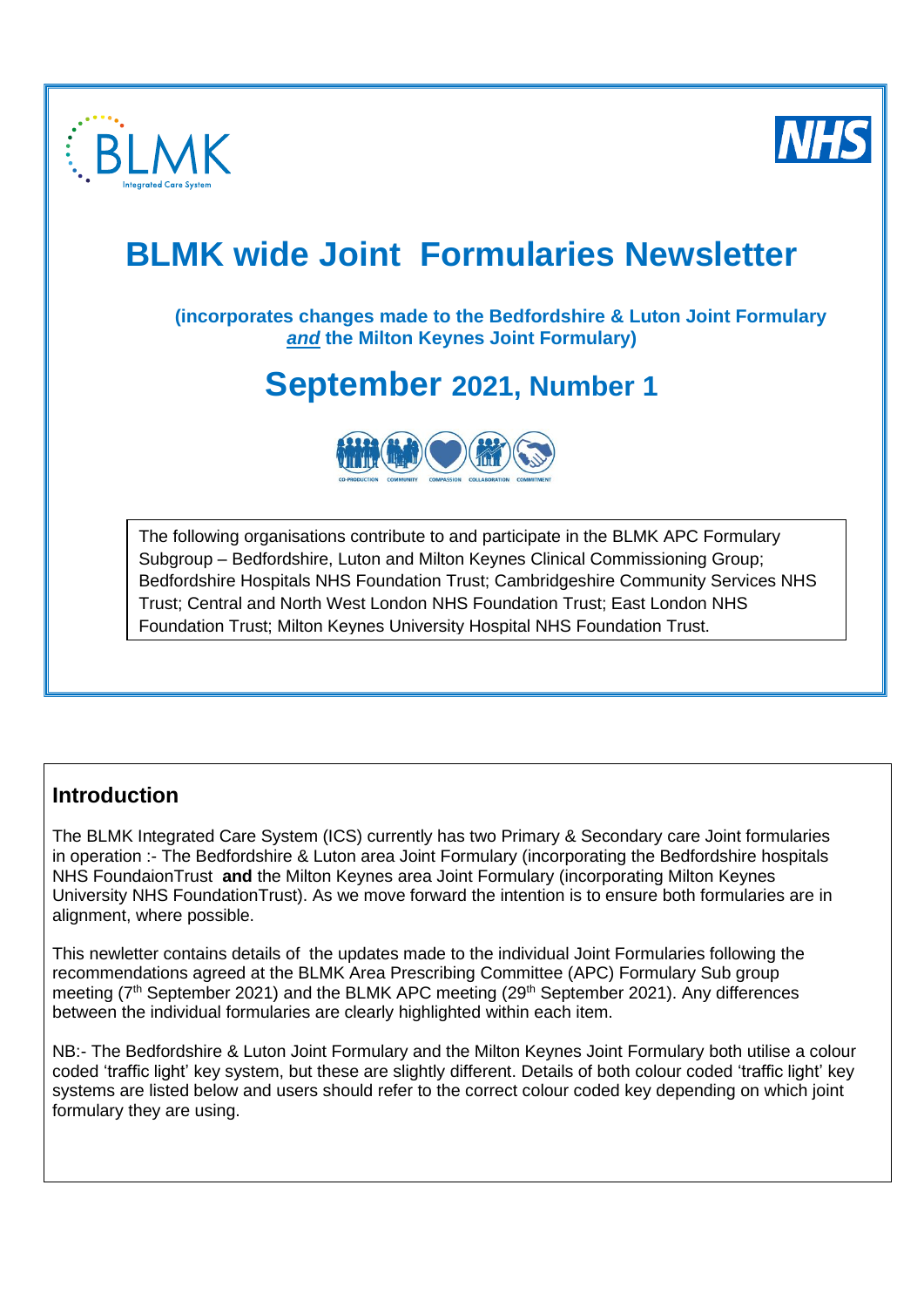# **Bedfordshire & Luton Joint Formulary**

The Bedfordshire & Luton Joint Formulary is a combined medicines formulary for use by Bedfordshire Hospitals NHS Foundation Trust, Community and Mental Services Providers in Bedfordshire and Luton (CCS; ELFT) and primary care colleagues in the Bedfordshire and Luton areas of BLMK CCG).

To access this Joint Formulary **[click here.](http://www.bedsformulary.nhs.uk/default.asp)** 

*Unless otherwise stated decisions made apply to all organisations within the Bedfordshire and Luton areas of BLMK in the Joint Formulary Group.*

# **Bedford and Luton Joint Formulary – Key for Traffic Light Status Information**

| Red            | RED - Hospital only - to be prescribed by a specialist and supplied from secondary care ONLY throughout treatment                                                                                                                                          |
|----------------|------------------------------------------------------------------------------------------------------------------------------------------------------------------------------------------------------------------------------------------------------------|
| Amber          | Amber medicines are considered suitable for GP prescribing following specialist initiation.                                                                                                                                                                |
| Green          | These medicines are appropriate for initiation in both primary and secondary care. Prescribing is appropriate within licensed or<br>local recommendations                                                                                                  |
| <b>SCG</b>     | Shared Care - these medicines require specialist initiation and stabilisation. Ongoing division of responsibility for drug and disease<br>monitoring between specialist and GP by a Shared Care Guideline (SCG). If no SCG in place status reverts to red. |
| <b>I</b> Black | A decision has been made by either or both the local or national NHS not to routinely commission this preparation for its licensed                                                                                                                         |

# **Milton Keynes Joint Formulary**

indications. Do not prescribe.

The Milton Keynes Joint Formulary is a combined medicines formulary for use by Milton Keynes University Hospital NHS Foundation Trust, Community and Mental Health Services Providers in Milton Keynes (CNWL) and by primary care colleagues in the Milton Keynes area of BLMK CCG).

To access this Joint Formulary [click here](https://www.formularymk.nhs.uk/)

# **Milton Keynes Joint Net Formulary – Key for Traffic Light Status Information**

| <b>Status</b>    | <b>Description</b>                                                                                          |
|------------------|-------------------------------------------------------------------------------------------------------------|
| <b>GREEN</b>     | Routine prescribing within licensed indication                                                              |
| AMB <sub>1</sub> | Specialist recommendation followed by GP initiation and continuation                                        |
| AMB <sub>2</sub> | Specialist or GP initiation in line with local guideline after 1st line failure followed by GP continuation |
| AMB <sub>3</sub> | Specialist initiation and stabilisation followed by GP continuation                                         |
| <b>SCG</b>       | Specialist initiation and stabilisation followed by GP continuation in line with an agreed shared care      |
|                  | guideline                                                                                                   |
| <b>RED</b>       | Hospital or specialist prescribing only                                                                     |
| RR.              | These medicines have been evaluated and rejected by MKPAG and are NOT approved for use within               |
|                  | MK. They are not recommended for use because of lack of clinical effectiveness, cost effectiveness or       |
|                  | safety.                                                                                                     |
|                  |                                                                                                             |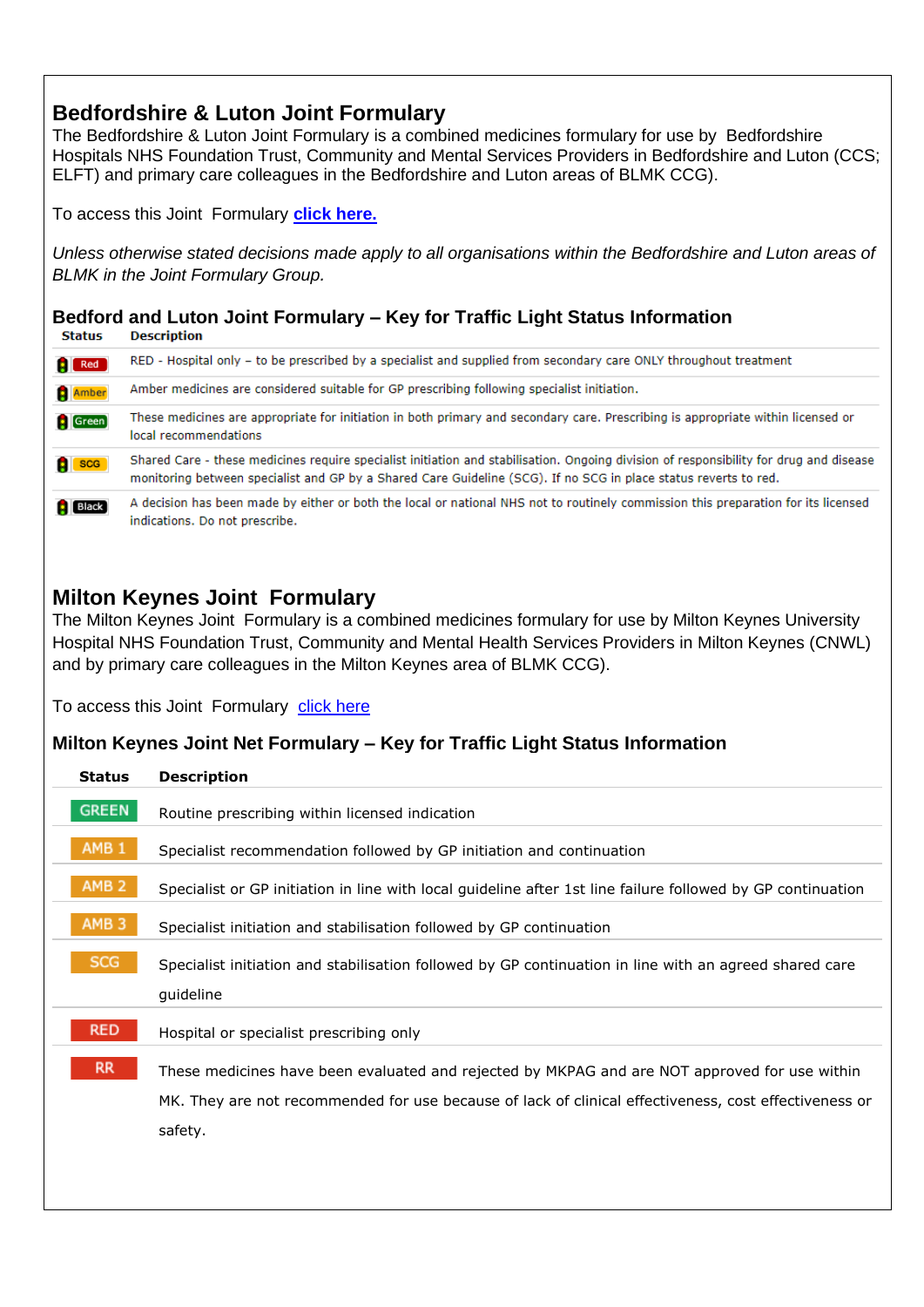# **The following amendments to the individual Joint Formularies agreed by the BLMK APC Formulary Subgroup (September 2021) are listed below :-**

## **ADDITIONS / DELETIONS**

**1) Omega-3-Fatty Acids (Omacor®) – for the treatment of severe Hypertriglyceridaemia**  The following Recommendations were agreed:-

- Approved for use. Specialist initiation with GP to continue.
- Criteria for use: Restricted use as an option for the treatment of severe hypertriglyceridaemia, for the prevention of acute pancreatitis, if triglyceride (TG) levels are ≥ 10mmol/L despite addressing secondary causes, uptake of lifestyle changes and pharmacological therapy (on maximum tolerated statin and fibrate).
- Approval subject to audit across all three BLMK Lipid Clinics with 12 month review. (A longer period of time may be necessary depending on patient numbers)

#### **Formulary status: (Added to both Joint Formularies)**

- Bedfordshire & Luton Amber
- Milton Keynes Amber 3

#### **2) Testosterone Gel for low sexual desire in post-menopausal women**

The following Recommendations were agreed:-

- To add Testosterone gel (Testogel®/Tostran®) for treating the symptom of low desire in post menopausal women to both Joint Formularies in accordance with the recommendations included in NICE Guideline 23 i.e. if HRT alone is not effective.
- GPs may continue therapy after initiation and stabilisation by a clinician with expertise in the treatment of the menopause (Defined as a Consultant Endocrinologist/Gynaecologist or a primary care clinician who has relevant experience and is clinically competent to prescribe).
- Notes to be added to each formulary to clarify the meaning of 'specialist' (see above).
- Fact sheet to be developed to assist GPs in taking over prescribing, including guidance regarding blood monitoring requirements and patient counselling.

### **NB :- No prescribing until fact sheet developed and agreed. (Due November 2021)**

#### **Formulary status: (To be added to both Joint Formularies)**

- Bedfordshire & Luton Amber
- Milton Keynes Amber 3

### **3) Oestrogel® and Utrogestan®**

The following Recommendations were agreed:-

• Oestrogel® and Utrogestan® to be added to the Bedfordshire and Luton Joint Formulary, as an additional Hormone Replacement Therapy option. Both products are already on the Milton Keynes Joint Formulary.

#### **Formulary status: (Added to Bedforshire & Luton formulary; already on MK formulary)**

- Bedfordshire & Luton Green
- Milton Keynes Green (existing formulary status)

### **4) COPD Inhaler Review 2021**

The following Recommendations were agreed:-

• Bevespi® and Trixeo® to be added to both Formularies – approved in accordance with the criteria outlined in the COPD Guidelines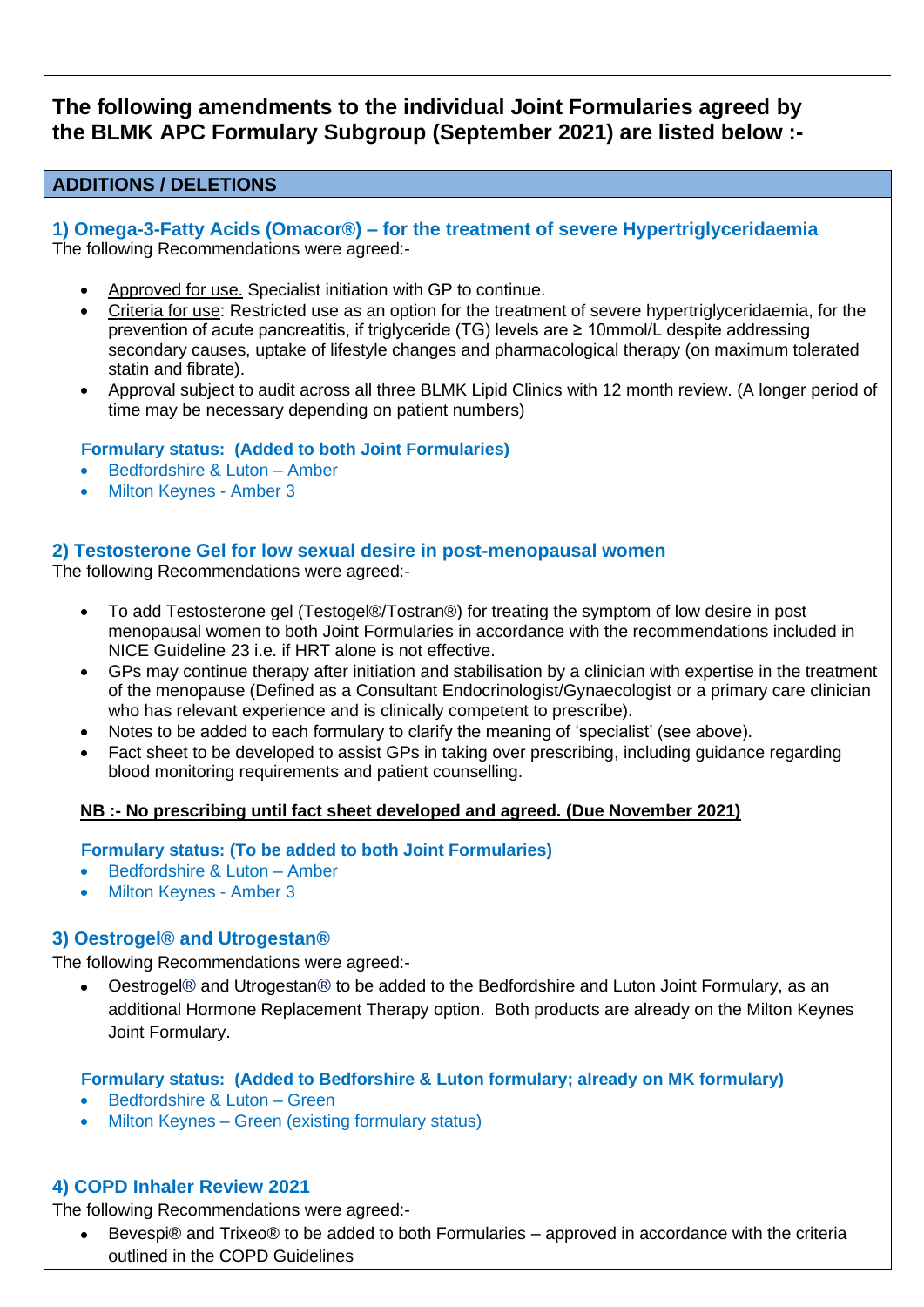**Formulary status: (Bevespi® and Trixeo® added to both Joint Formularies)**

- Bedfordshire & Luton Green
- Milton Keynes Green

### **5) Trimbow – Licence Extension (to include asthma)**

The following Recommendations were agreed:-

- Approve addition to the Formularies for the treatment of asthma initiation by specialist to be continued by GP.
- Change in traffic light status for the COPD indication from Amber to Green on the MK formulary (now suitable for GP initiation).

# **Formulary status: Added to both Joint Formularies**

#### **Asthma indication:**

- o Bedfordshire & Luton Amber
- o Milton Keynes Amber 1

#### **COPD indication:**

- o Bedfordshire & Luton Green (existing formulary status)
- o Milton Keynes Green

## **6) Potassium Binders – Change in Formulary Traffic Light Status**

The following Recommendations were agreed:-

• Patiromer formulary status changed from Amber to Red on the Bedfordshire & Luton Formulary (already Red on the Milton Keynes Formulary).

#### **Formulary status: (change of Traffic light status)**

- Bedfordshire & Luton Red
- Milton Keynes Red (existing formulary status)

### **7) Budesonide 1 mg Orodispersible Tablet (Jorveza®)**

The following Recommendation was agreed:\_

• **Hospital only-** prescribing for budesonide orodispersible tablets for induction of remission of eosinophilic oesophagitis [\(NICE TA 708](https://www.nice.org.uk/guidance/ta708)) NB: It is not recommended for maintenance of remission at the current time.

#### **Formulary status: Added to both Joint Formularies**

- Bedfordshire & Luton Red
- Milton Keynes Red
- **8) Chlormethine gel for treating mycosis fungoides-type cutaneous T-cell lymphoma**  Chlormethine Gel 160 micrograms/g gel (Ledaga®). [NICE TA720](https://www.nice.org.uk/guidance/ta720)

The following recommendation was agreed:-

• **Hospital only prescribing** (initiation of treatment will usually be in a tertiary centre).

#### **Formulary status: Added to both Joint Formularies**

- Bedfordshire and Luton Red
- Milton Keynes Red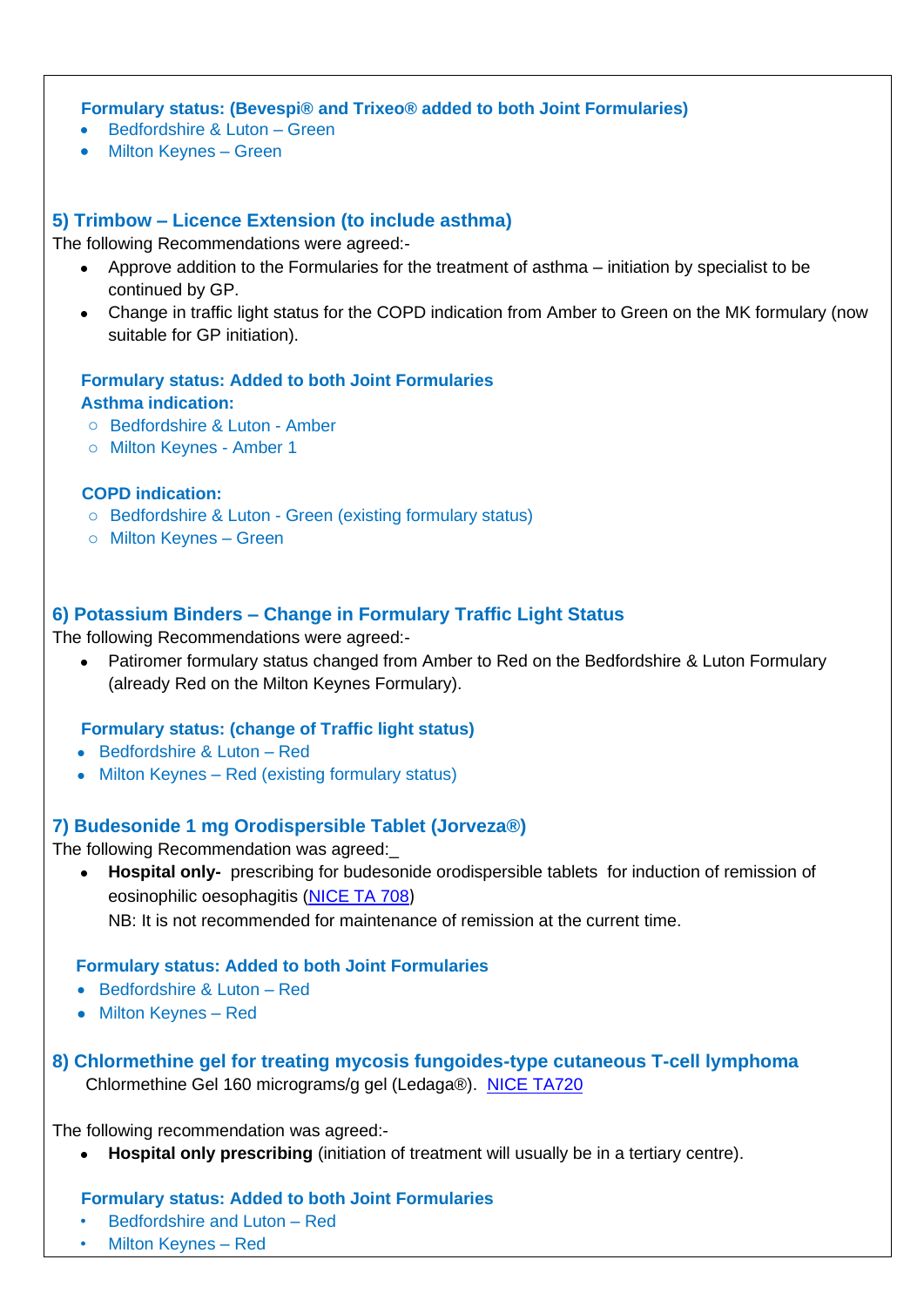#### **9) Cinacalcet for the management of PRIMARY hyperparathyroidism in patients with severe hypercalcaemia awaiting surgery or deemed unfit for surgical management (New indication)**  The following recommendations were agreed:-

To add cinacalcet for this new indication, to both joint formularies, with links to be added to the newly agreed shared care guideline.

**Formulary status: Added to both Joint Formularies**

- **Bedfordshire and Luton – Amber (shared care)**
- **Milton Keynes - Amber (shared care)**

## **Formulary Maintenance**

Below is a summary of the Formulary maintenance amendments that were noted by the committee:-

### **Summary of amendments:**

### **Bedfordshire & Luton Joint Formulary**

- $\circ$  Collagenase clostridium (Xiapex®) no longer available in the UK. Removed from Formulary.
- $\circ$  Prochlorperazine buccal inadvertently deleted during Formulary merger. Added (Green traffic light).
- o My Life Pura test strips discontinued. 4Sure strips removed from the blood glucose and ketone sections but meter left in the Dual meter section (Prescribing Committee Decision).
- o Varicella zoster immunoglobulin (VZIG)/Hep B Immunoglobulin process to obtain supplies to be clarified on the Formulary. Process confirmed and wording updated in the relevant formulary entry.
- $\circ$  Oral Pilocarpine removed from the Formulary during the Formulary merger process as it was thought that this was no longer used. Confirmation has been received from the Rheumatologists that it is occasionally prescribed for patients with Sjogren's syndrome. It is prescribed via the FP10 HP route and then passed to the GP to continue prescribing. Added back on to the Formulary with an Amber designation.

### **Milton Keynes Joint Formulary**

Liothyronine (oral) – advice issued by RMOC was considered by MKPAG in 2019 and MKPAG guidance updated but the Formulary entry was not updated at the time. Chairman's action – MKPAG agreed to update the Formulary page in accordance with the MKPAG advise.

### **BLMK ICS – Individual Acute Trusts Drug and Therapeutic Committee Formulary Updates**

Each Drugs and Therapeutics formulary related decisions are noted for information:-

### **Bedfordshire Hospitals NHS Foundation Trust**

- Pegaspargase (Oncasper®) moved from Non-Formulary to Formulary (NICE TA)
- Ronapreve® (casirivimab + imdevimab) Covid 19 treatment

### **Milton Keyes University Hospital NHS Foundation Trust**

• Ronapreve® (casirivimab + imdevimab) – Covid 19 treatment

### **Wound care Management Group (a subgroup of the APC ) : Update**

The following **addititions** to the wound care formulary were agreed (and ratified by the APC):-

• To add Eakin Wound Drainage Pouches

The Sub group also noted : The foam dressings available via the NHS Supply Chain is being amended from 1<sup>st</sup> November – no significant impact expected.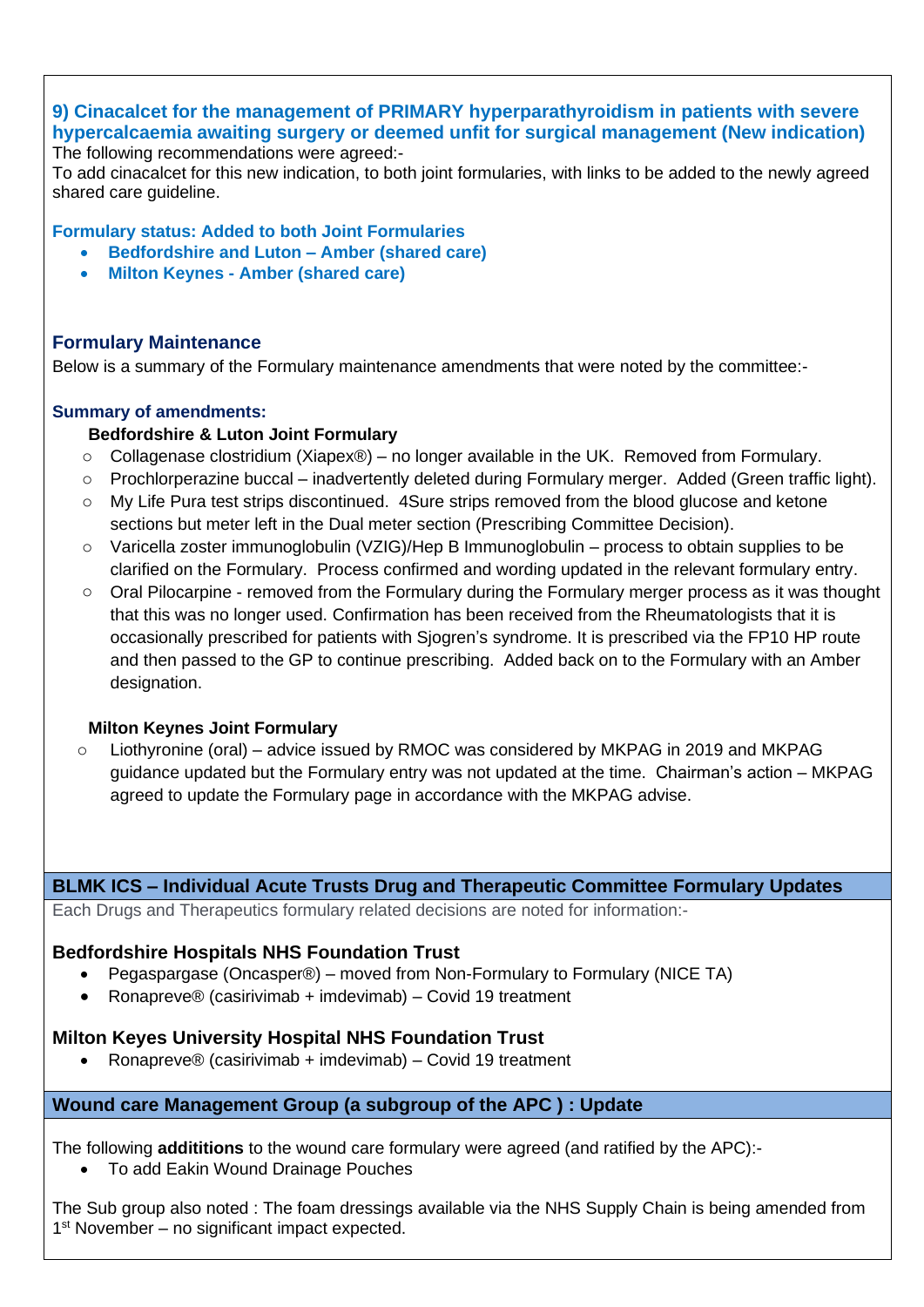# **NICE updates**

## **Joint Formulary updates following publication of NICE Technology Appraisal Guidance**

### **CCG Commissioned**

The following CCG commissioned items have received positive NICE TAs and have been added to the Joint formularies as a result. If the item is already on the Joint Formularies, the existing entries have been updated where applicable.

- Budesonide orodispersible tablet for inducing remission of eosinophilic oesophagitisTechnology appraisal guidance [TA708] Published: 23 June 2021 <https://www.nice.org.uk/guidance/ta708> .
- Guselkumab for treating active psoriatic arthritis after inadequate response to DMARDs, Technology appraisal guidance [TA711] Published: 30 June 2021 <https://www.nice.org.uk/guidance/ta711>
- Dabigatran etexilate for the prevention of stroke and systemic embolism in atrial fibrillation, Technology appraisal guidance [TA249]Published: 15 March 2012 Last updated: 02 July 2021. <https://www.nice.org.uk/guidance/ta249>
- Rivaroxaban for the prevention of stroke and systemic embolism in people with atrial fibrillation, Technology appraisal guidance [TA256]Published: 23 May 2012 Last updated: 02 July 2021. <https://www.nice.org.uk/guidance/ta256>
- Apixaban for preventing stroke and systemic embolism in people with non-valvular atrial fibrillation, Technology appraisal guidance [TA275]Published: 27 February 2013 Last updated: 02 July 2021. <https://www.nice.org.uk/guidance/ta275>
- Edoxaban for preventing stroke and systemic embolism in people with non-valvular atrial fibrillation, Technology appraisal guidance [TA355]Published: 23 September 2015 Last updated: 02 July 2021. <https://www.nice.org.uk/guidance/ta355>
- Adalimumab, etanercept, infliximab and abatacept for treating moderate rheumatoid arthritis after conventional DMARDs have failed, Technology appraisal guidance [TA715]Published: 14 July 2021. <https://www.nice.org.uk/guidance/ta715>
- Secukinumab for treating non-radiographic axial spondyloarthritis, Technology appraisal guidance [TA719]Published: 21 July 2021. <https://www.nice.org.uk/guidance/ta719>
- Ixekizumab for treating axial spondyloarthritis, Technology appraisal guidance [TA718]Published: 21 July 2021.<https://www.nice.org.uk/guidance/ta718>
- Continuous positive airway pressure for the treatment of obstructive sleep apnoea/hypopnoea syndrome
- Technology appraisal guidance [TA139]Published: 26 March 2008 Last updated: 20 August 2021. <https://www.nice.org.uk/guidance/ta139>
- Bimekizumab for treating moderate to severe plaque psoriasis Technology appraisal guidance [TA723]Published: 01 September 2021 <https://www.nice.org.uk/guidance/ta723>

# **NHSE Commissioned**

The following NHSE commissioned items have received positive NICE TAs and have been **added** to the Joint formularies as a result:- All of these drugs below have a **RED formulary status :** To be prescribed in secondary care by a specialist; **No GP Prescribing.**

• Pembrolizumab for untreated metastatic colorectal cancer with high microsatellite instability or mismatch repair deficiency. Technology appraisal guidance [TA709] Published: 23 June 2021 <https://www.nice.org.uk/guidance/ta709>